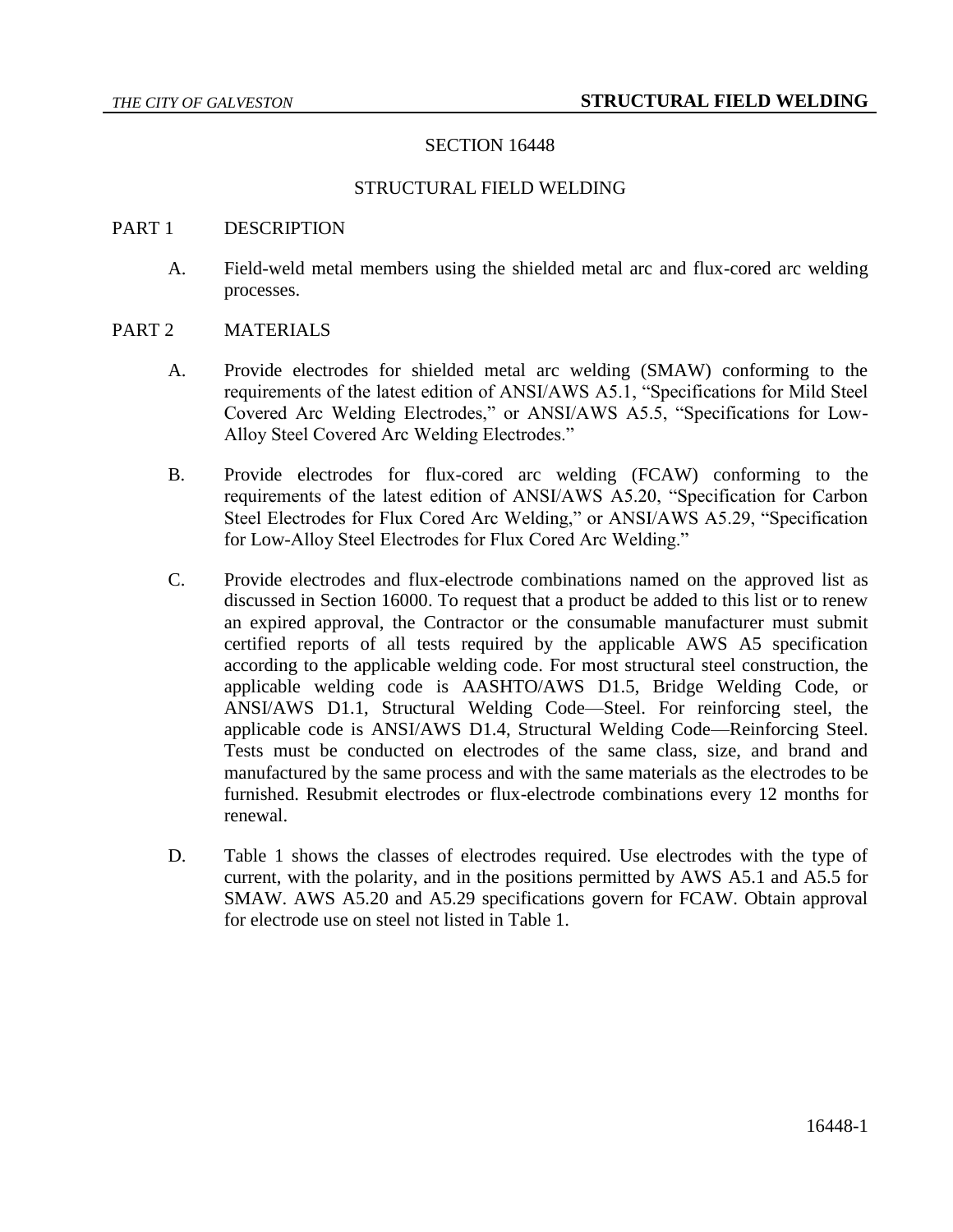| <b>Classification of Electrodes Permitted</b> |                      |                |                     |  |  |
|-----------------------------------------------|----------------------|----------------|---------------------|--|--|
| <b>Type of Steel</b>                          | Electrode            | <b>Process</b> | <b>Filler Metal</b> |  |  |
| (ASTM                                         | <b>Specification</b> |                | <b>Requirements</b> |  |  |
| Standards)                                    |                      |                |                     |  |  |
| Steel piling                                  | AWS A5.1 or          | <b>SMAW</b>    | E60XX               |  |  |
|                                               | A5.5                 |                | E70XX or            |  |  |
| Armor joints                                  |                      |                | E70XX-X             |  |  |
| A 500                                         | AWS $A5.20$ or       | <b>FCAW</b>    | E6XTX-X             |  |  |
| A 501                                         | A5.29                |                | E7XTX-X             |  |  |
|                                               |                      |                | (except -2, -3,     |  |  |
|                                               |                      |                | $-10, -GS$ )        |  |  |
| A 36                                          | AWS A5.1 or          | <b>SMAW</b>    | E7016               |  |  |
| A 572 Gr. 50                                  | A5.5                 |                | E7018               |  |  |
| A 588                                         |                      |                | E7028               |  |  |
| A 242                                         | AWS A5.20 or         | <b>FCAW</b>    | <b>E7XT-1</b>       |  |  |
| A 709 Gr. 36. 50,                             | A5.29                |                | $E7XT-5$            |  |  |
| or 50S                                        |                      |                | $E7XT-6$            |  |  |
|                                               |                      |                | <b>E7XT-8</b>       |  |  |
| Weathering steel                              | <b>AWS A5.5</b>      | <b>SMAW</b>    | E8018-W             |  |  |
|                                               |                      |                | E8016-C3            |  |  |
| A 588                                         |                      |                | E8018-C3            |  |  |
| A 242                                         |                      |                | E8016-C1            |  |  |
| A 709 Gr. 50W                                 |                      |                | E8018-C1            |  |  |
|                                               |                      |                | E8016-C2            |  |  |
|                                               |                      |                | E8018-C2            |  |  |
|                                               | AWS 5.29             | <b>FCAW</b>    | E8XT1-W             |  |  |
|                                               |                      |                | E8XTX-Ni1           |  |  |
|                                               |                      |                | E8XTX-Ni2           |  |  |
|                                               |                      |                | E8XTX-Ni3           |  |  |
| A 709                                         | <b>AWS A5.5</b>      | <b>SMAW</b>    | E9018-M-H8R         |  |  |
| Gr. HPS 70W                                   |                      |                |                     |  |  |
| Reinforcing steel                             | AWS A5.1 or          | <b>SMAW</b>    | E70XX               |  |  |
| Grade 40                                      | A5.5                 |                |                     |  |  |
| Reinforcing steel                             | <b>AWS A5.5</b>      | <b>SMAW</b>    | E90XX               |  |  |
| Grade 60                                      |                      |                |                     |  |  |
| Permanent metal                               | AWS A5.1 or          | <b>SMAW</b>    | E6010               |  |  |
| deck forms                                    | A5.5                 |                | E6011               |  |  |
|                                               |                      |                | E6013               |  |  |
|                                               |                      |                | E7018               |  |  |

**Table 1**

Note: Low-hydrogen electrodes applicable to the lower strength base metal may be used in joints involving base metals of different yield points or strengths.

- E. E7010 and E8010 electrodes may be used when welding the root passes of beam and girder splices if the requirements of Section 16448, Part 4, 4.03, E, 4, a, "High-Cellulose Electrodes for Root Passes," are met.
- F. When welding fracture-critical applications, use electrodes meeting the diffusible hydrogen requirements for fracture-critical welding in AASHTO/AWS D1.5.
- G. For FCAW, use gas or gas mixtures that are welding grade and have a dew point of −40ºF or lower. Furnish certification to the Owner's Representative that the gas or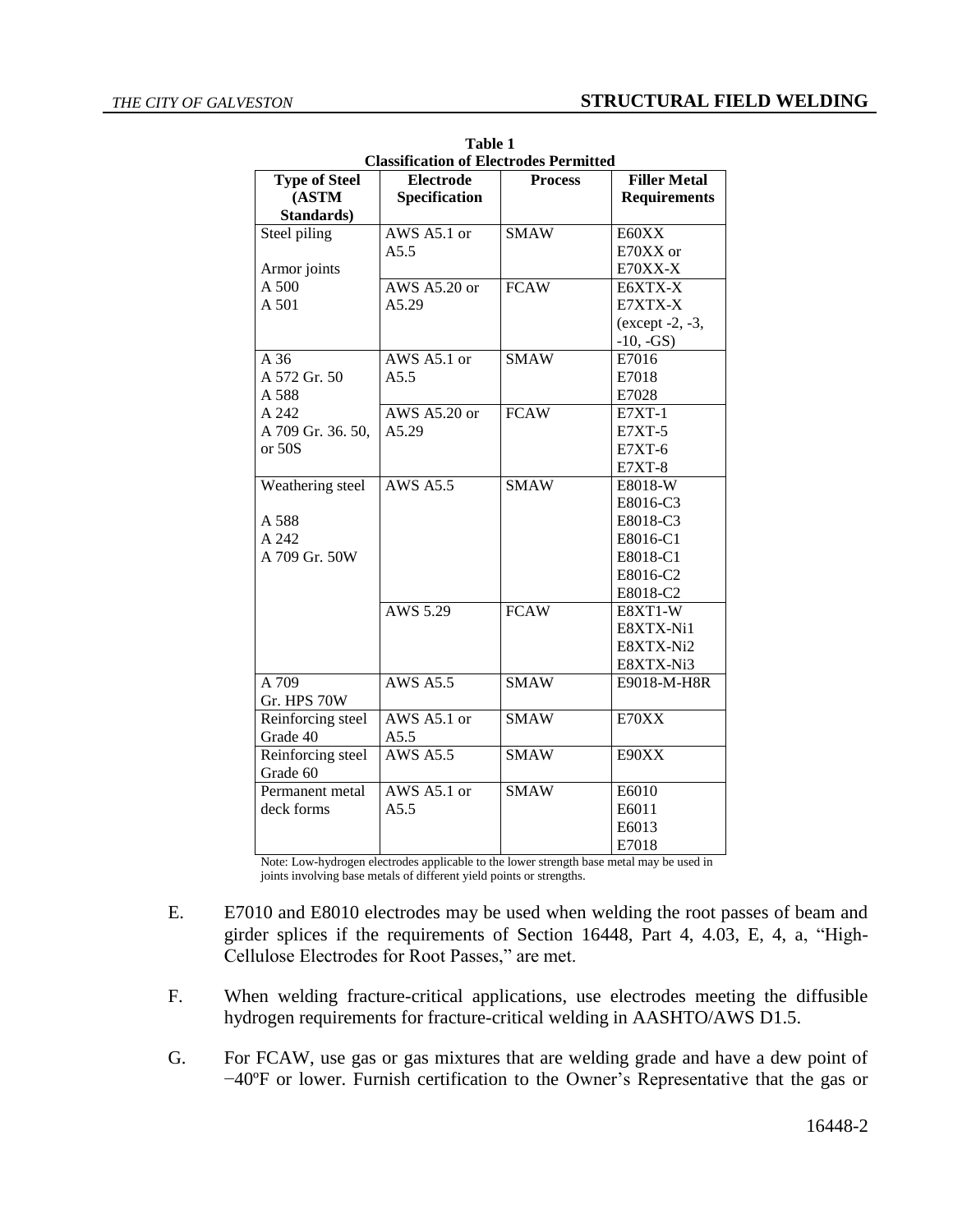gas mixture is suitable for the intended application and will meet the dew point requirements.

## PART 3 EQUIPMENT

A. Provide electrode drying and storing ovens that can maintain the required temperatures specified in Section 16448, Part 4, 4.03, A, "Electrode Condition," along with thermometers for checking and controlling the oven temperatures. Provide preheating equipment that can maintain the entire joint at or above the specified temperature. Provide approved equipment for checking preheat and interpass temperatures at all times while welding is in progress. Provide welding equipment meeting the requirements of the approved welding procedure specification (WPS), if required, and capable of making consistent high-quality welds.

#### PART 4 CONSTRUCTION

## 4.01 PROCEDURE QUALIFICATION

- A. Use the proper classification and size of electrode, arc length, voltage, and amperage for the thickness of the material, type of groove, welding positions, and other circumstances of the work.
- B. Submit WPS's for FCAW, qualified in accordance with AASHTO/AWS D1.5, for approval before any field welding on a project.

#### 4.02 WELDER QUALIFICATION

- A. Provide to the Owner's Representative certification papers for each welder for each welding process to be used before welding, except for miscellaneous welds described in Section 16448, Part 4, 4.02, A, 1, a, (1), "Miscellaneous Welding Applications." Certification is issued by the Owner's Representative as described in Section 16448, Part 4, 4.02, A, 2, "Certified Steel Structures Welder."
	- 1. Miscellaneous Welding
		- a. A qualified welder is an experienced welder who is capable of making welds of sound quality but does not have Owner's Representative certification papers. Before welding begins, the Owner's Representative will check the welder's ability by conducting a job-site test in accordance with Section 16448, Part 4, 4.02, A, 1, a, (2), "Miscellaneous Weld Qualification Test." Furnish all materials and equipment necessary for this test.
			- (1). Miscellaneous Welding Applications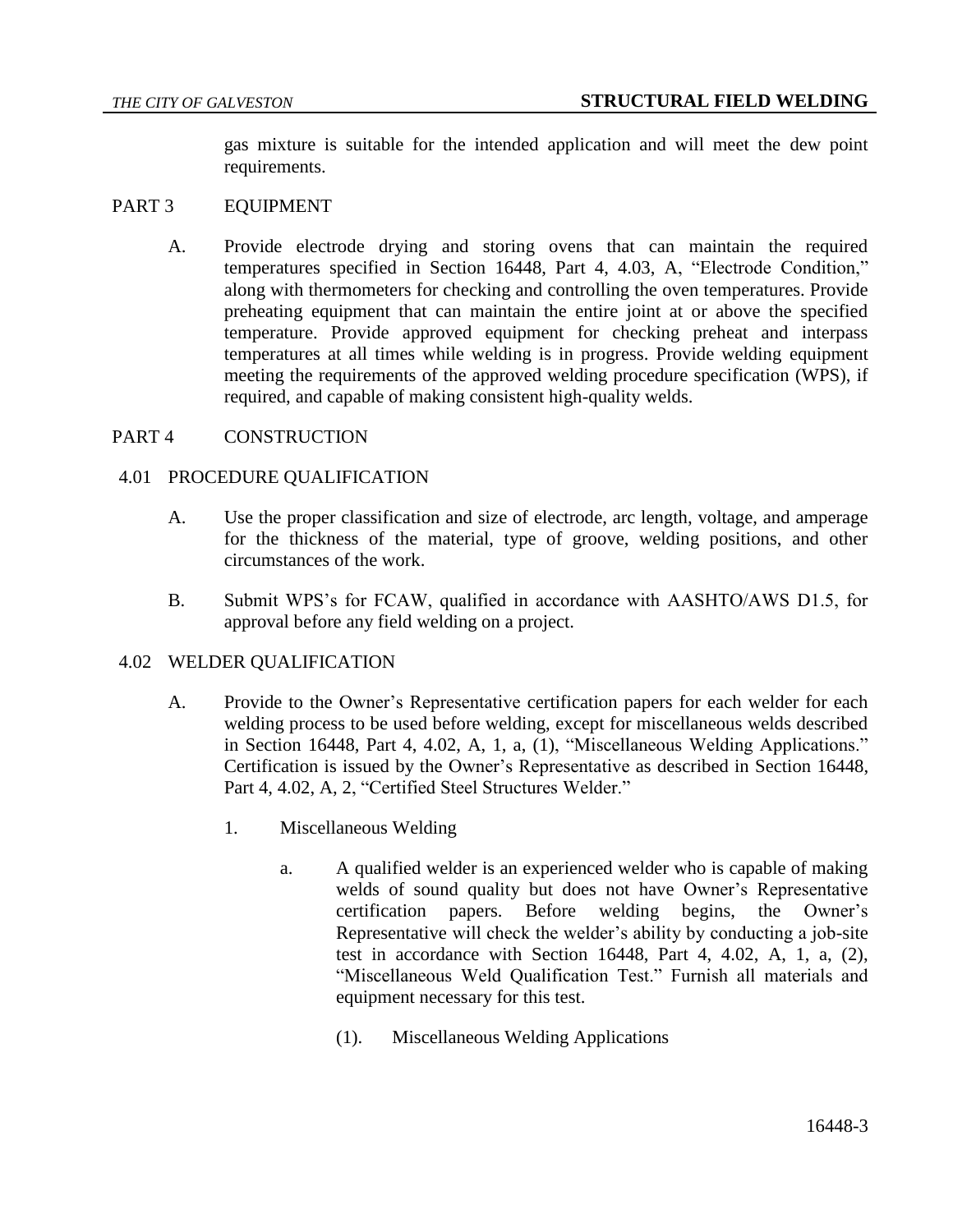- (a). A welder certified for structural or reinforcing steel or a qualified welder may make miscellaneous welds of the following types:
	- 1) splicing reinforcing steel to extend bars in the bottom of a drilled shaft;
	- 2) attaching chairs to the reinforcing steel cage of a drilled shaft;
	- 3) armor joints and their supports;
	- 4) screed rail and form hanger supports where permitted on steel units;
	- 5) reinforcing steel to R bars for lateral stability between prestressed beams, spirals, or bands to reinforcing bars in drilled shaft cages;
	- 6) permanent metal deck forms;
	- 7) additional steel added in railing when slip-form construction is used; and
	- 8) other similar miscellaneous members that have no load-carrying capacity in the completed structure.
- (2). Miscellaneous Weld Qualification Test
	- (a). A qualified welder must pass a job-site Miscellaneous Weld Qualification Test before welding:
		- 1) Make a single-pass fillet weld of 1/4 in. maximum size in the vertical position approximately 2 in. long on 1/2 in. plate in the location shown in Figure 1. Use the same electrode proposed for the work.
		- 2) The Owner's Representative will visually inspect the fillet weld for a reasonably uniform appearance and then rupture the weld as shown in Figure 2 with a force or by striking it with a hammer.
		- 3) The fractured surface of the weld will be inspected to ensure complete penetration into the root of the joint, complete fusion to the base metal, and no inclusion or porosity larger than 3/32 in. in its greatest dimension.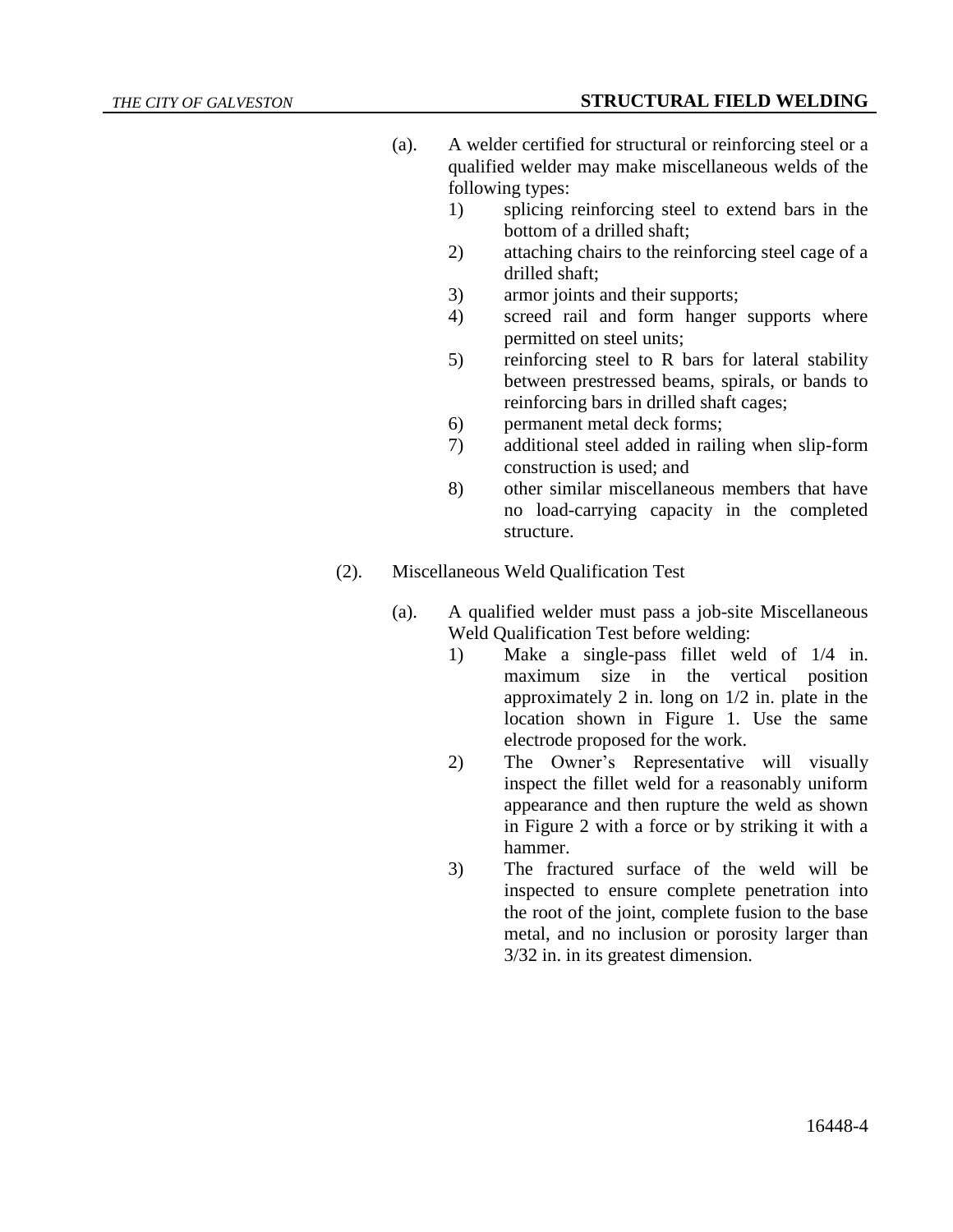

**Figure 1 Miscellaneous qualification—fillet weld break specimen.**



**Figure 2 Miscellaneous qualification—method of rupturing specimen.**

- (b). A welder who fails the Miscellaneous Weld Qualification Test may take a retest under the following conditions:
	- 1) The retest occurs immediately and consists of 2 test welds as described above with both test specimens meeting all of the requirements.
	- 2) The retest occurs after 30 days if the welder provides evidence of further training or practice. In this case the test consists of a single test weld.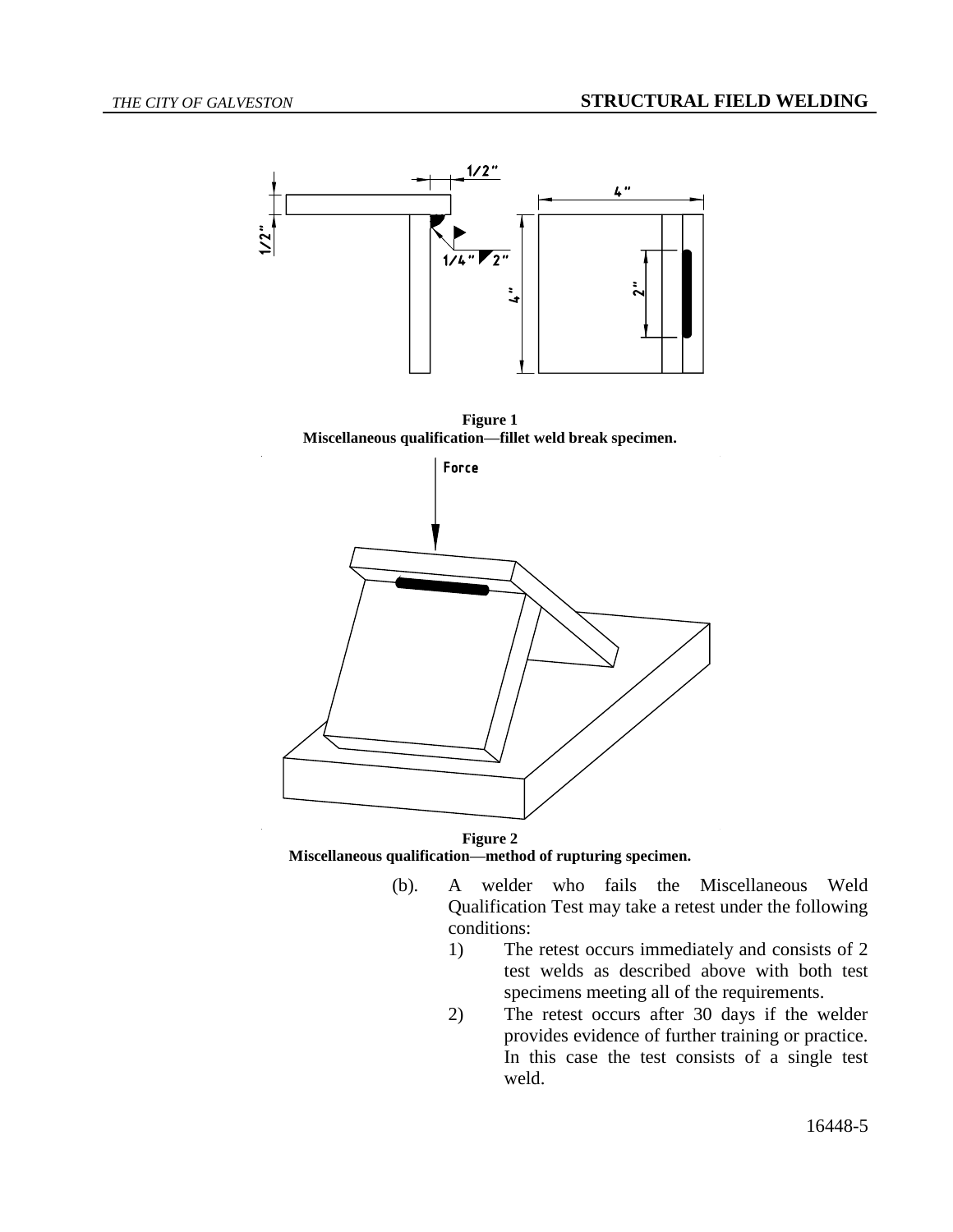- (c). Qualification by the Miscellaneous Weld Qualification Test is effective immediately upon satisfactory completion of the test and remains in effect for the duration of a project.
- 2. Certified Steel Structures Welder
	- a. Before making non-miscellaneous welds on structural steel, a welder must pass the AASHTO/AWS D1.5 qualification test for groove welds for plates of unlimited thickness in the vertical (3G) and overhead (4G) positions with the following additional requirements:
		- (1). Use metal for test plates that meets Section 16442, "Metal for Structures," with a minimum yield point of 50 ksi.
		- (2). Use approved electrodes meeting the required class in accordance with Table 1 and, in the case of FCAW, in accordance with the approved WPS.
		- (3). Have a radiographic inspection performed on the weld on each test plate. Any porosity or fusion-type discontinuity with greatest dimension larger than 1/16 in. found in the weld will result in failure of the test. Discontinuities with greatest dimension less than 1/16 in. are acceptable provided the sum of their greatest dimensions does not exceed 3/8 in. in any inch of weld.
		- (4). Have two side-bend specimens prepared, tested, and inspected for each test plate.
	- b. The test must be administered by an approved laboratory. Submit 2 copies of the certification issued by the laboratory, all accompanying test papers, and the radiographic films to the Owner's Representative for review. The Owner's Representative issues certification papers if the laboratory's certification is approved. A welder must also demonstrate to the Owner's Representative a thorough knowledge of the required welding procedures together with the ability and desire to follow them and make welds of sound quality and good appearance. The certification issued by an approved laboratory is accepted for 1 month from the time of certification, during which time the welder may work on City projects if the work is satisfactory. Certification papers issued by the Owner's Representative remain in effect as long as the welder performs acceptable work as determined by the Owner's Representative. The certification may be cancelled at any time if the welder's work is not acceptable.
	- c. For SMAW, a welder certified using EXX18 electrodes is qualified to weld with all approved SMAW electrodes up to E90XX to join metals with a maximum specified yield strength of 65 ksi.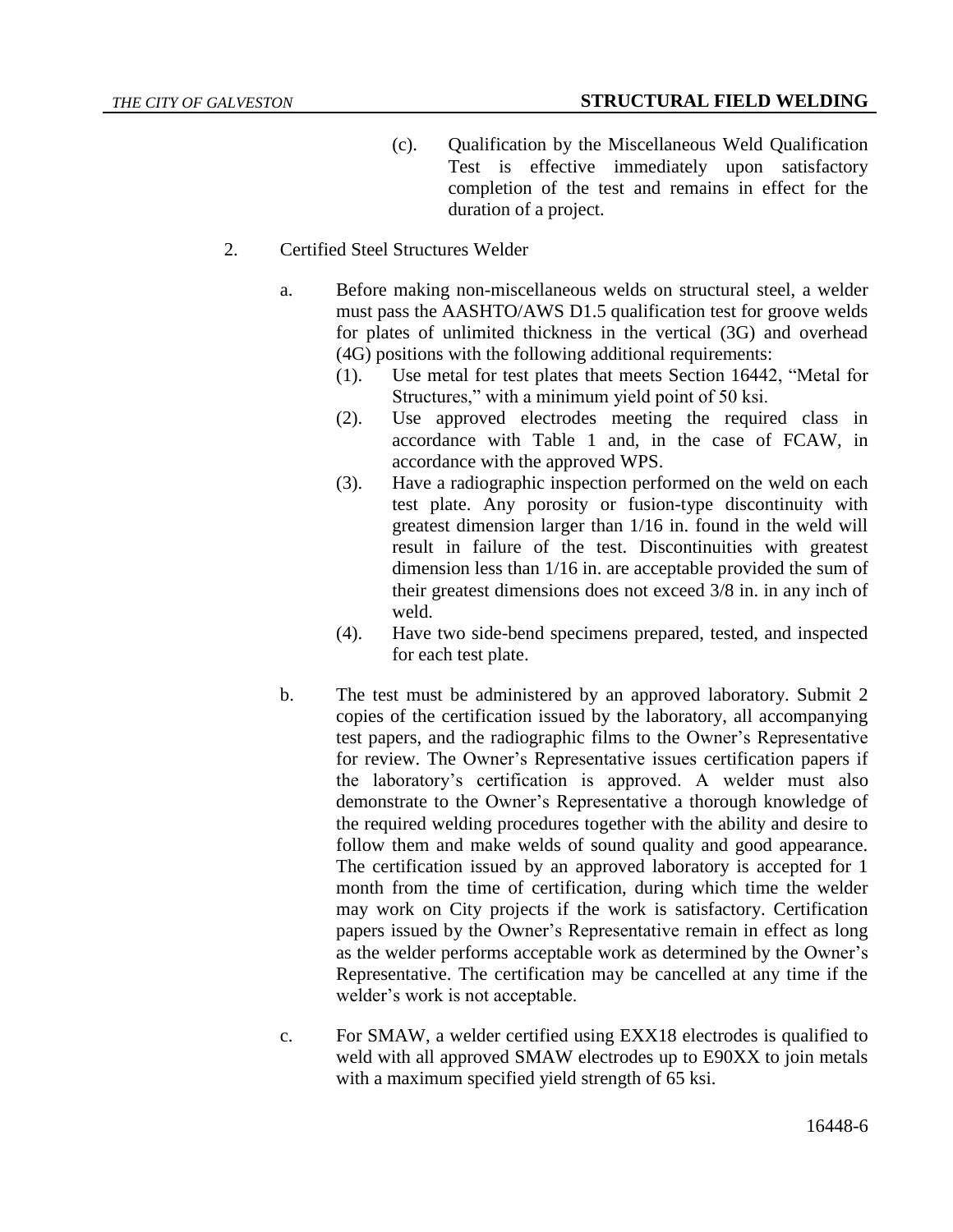# 4.03 WELDING STEEL STRUCTURES

- A. Electrode Condition
	- 1. SMAW
		- a. For electrodes with low-hydrogen coverings conforming to AWS A5.1, dry in conformance with the manufacturer's written drying instructions or dry for at least 2 hours between 450°F and 500°F. For electrodes with low-hydrogen coverings conforming to AWS A5.5, dry for at least 1 hour between 700°F and 800°F or as specified by the electrode manufacturer. If using electrodes from a newly opened undamaged hermetically sealed container, drying is not required. Immediately after drying or removal from hermetically sealed container, store electrodes in ovens held at a temperature of at least 250°F. Elapsed time permitted between removal of an electrode from the storage oven or hermetically sealed container and use of the electrode is given in Table 2.

| <b>SMAW Electrode Exposure Limits</b> |                              |  |
|---------------------------------------|------------------------------|--|
| <b>Electrode Type</b>                 | <b>Exposure Time (hours)</b> |  |
| E70                                   |                              |  |
| E80                                   |                              |  |
|                                       |                              |  |

**Table 2**

- b. If electrodes are placed back in the holding oven before the times given in Table 2 have lapsed, leave them in for at least 4 hours at 250°F before reusing. The Owner's Representative may reduce times allowed for use without redrying in humid atmospheres. Do not redry electrodes more than once. Do not use electrodes with flux that has been wet, cracked, or otherwise damaged.
- 2. FCAW
	- a. Protect or store welding wire coils removed from the original package to keep their characteristics or welding properties intact. Do not use coils or portions of coils that are rusty.
- 3. Special Applications
	- a. For fracture-critical applications or when welding steel not shown in Table 1, dry electrodes in accordance with the manufacturer's specifications and AASHTO/AWS D1.5.
- B. Environmental Conditions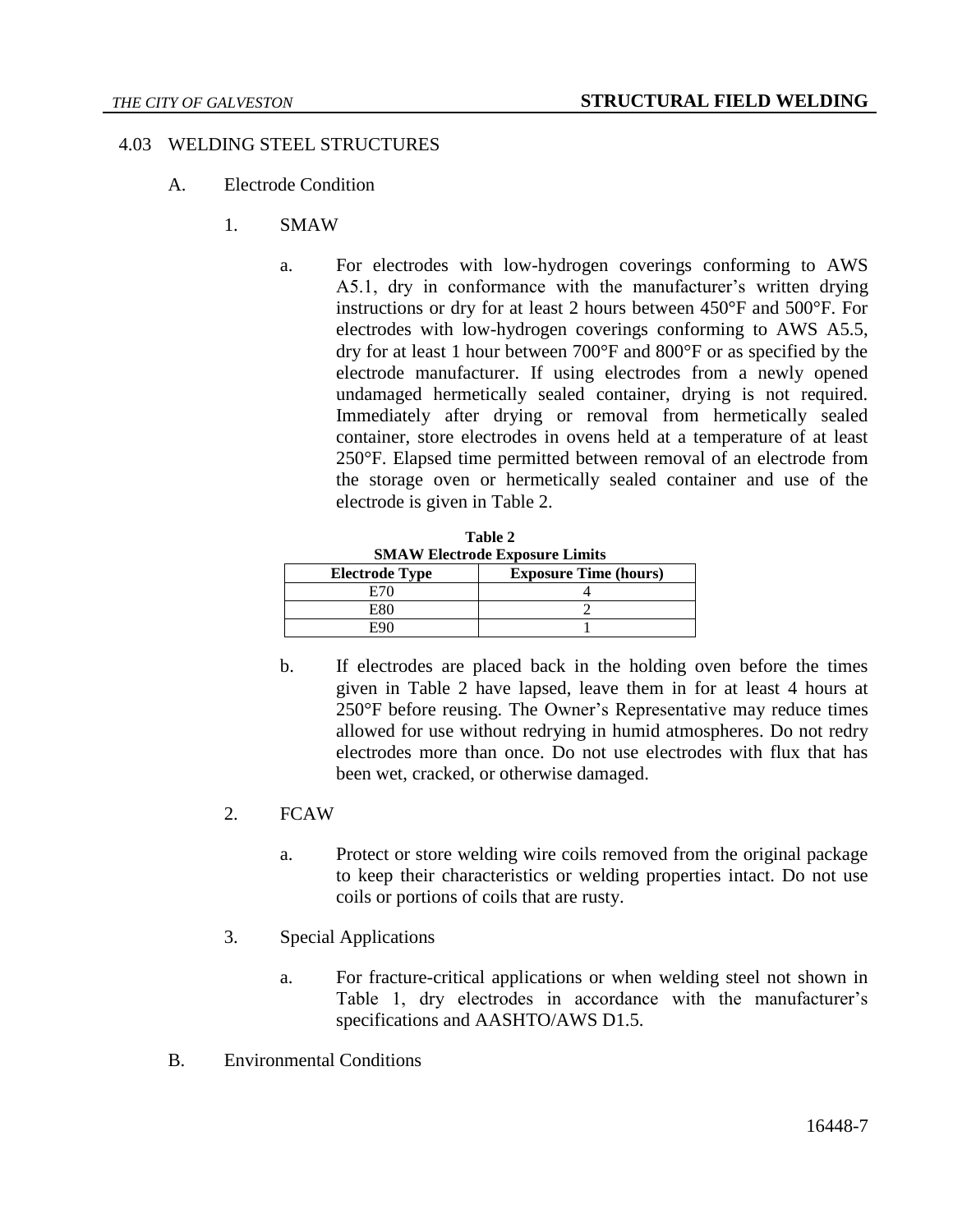- 1. Do not weld when the air temperature is lower than 20°F; when surfaces are wet or exposed to rain, snow, or wind; or when operators are exposed to inclement conditions. Provide wind breaks to protect welding operations from winds greater than 5 MPH.
- C. Assembly and Fitup
	- 1. Verify that ends of members to be welded are prepared in accordance with the welded joint detail specified. For girder splices, see Figures 3, 4, and 5 for proper end preparation and weld details.
	- 2. Bring the parts to be joined by fillet welds into as close contact as possible, not separated more than 3/16 in. If the separation is 1/16 in. or more, increase the leg of the fillet weld by the amount of the separation. Keep the separation between faying surfaces of lap joints and of butt joints landing on backing strips to no more than 1/16 in.
	- 3. Make suitable allowance for shrinkage, and never restrain the joint on both sides in any welding process.
	- 4. Use the following fitup procedure for groove welds for butt joints:
		- a. Align splices of beams and girders joined by groove welds with the center of gravity of both cross sections coinciding or each flange vertically offset equally. Fit beams and girders with offset webs with the webs aligned and the flanges offset laterally. When flanges are offset or abutting parts differ in thickness or width by more than 1/8 in., make the joint with a smooth transition between offset surfaces and with a slope of no more than 1:4.
		- b. Space members to provide a 3/16 in. root opening at the nearest point. At other points of the joint when the spacing provides up to a 7/16 in. opening, correction may be made by buildup up to 1/8 in. on each bevel nose. Rebevel openings exceeding 7/16 in. and move the parts to be joined closer together to bring the joint within the maximum buildup limits. Allow buildups to cool to the maximum preheat and interpass temperatures before welding the joint.
		- c. Bring all members into correct alignment and hold them in position by acceptable clamps while welding.
	- 5. Complete all butt splices before welding diaphragms or sway bracing in a particular section of a unit. Diaphragms and sway bracing may be welded in a unit behind the splice welding to provide stability except where such welding interferes with butt splice adjustments, such as at a drop-in segment of a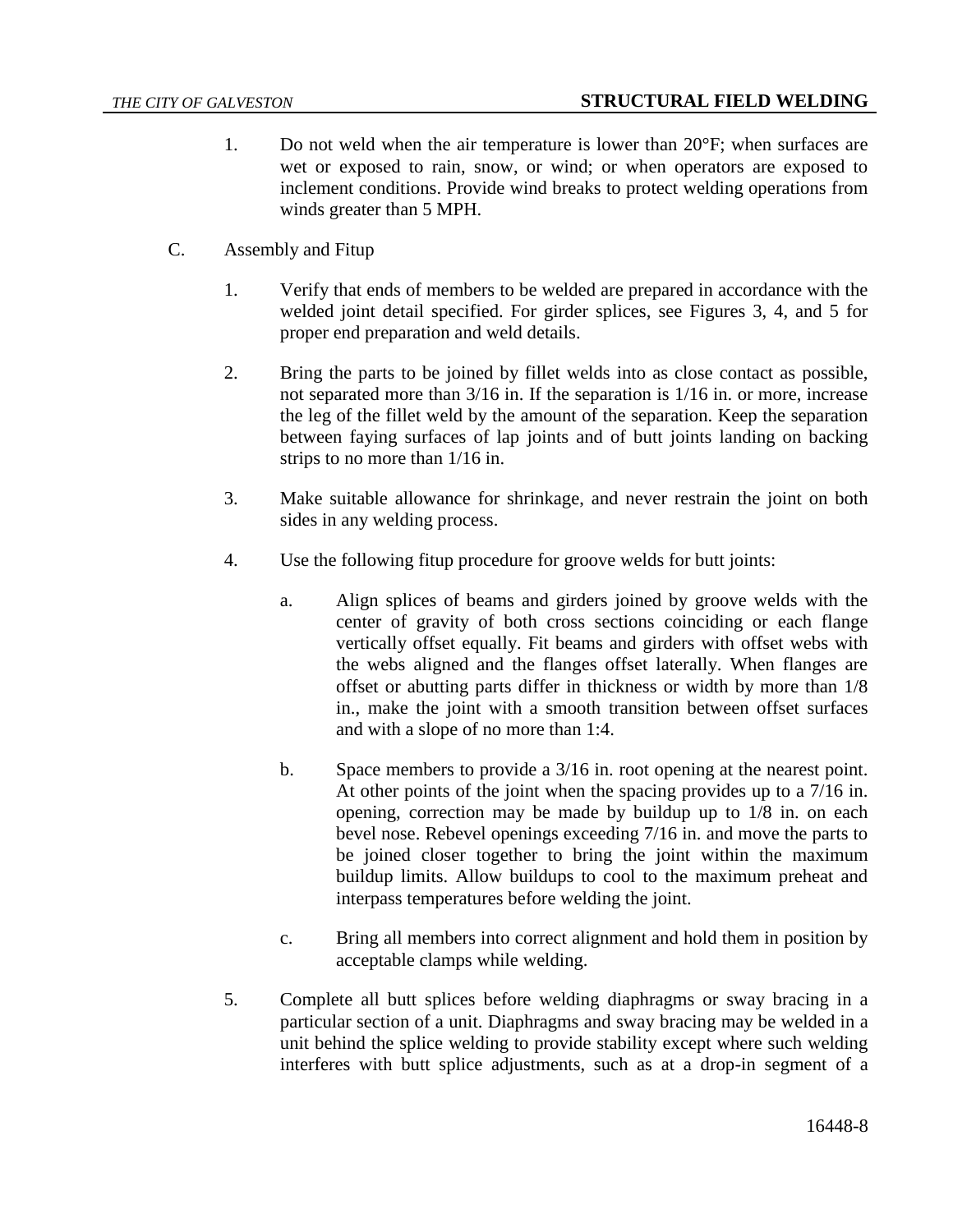continuous unit. Complete all splices before welding beams or girders to shoes.



**Figure 3 Girder splice details.**



**Figure 4 Girder splice details (flange).**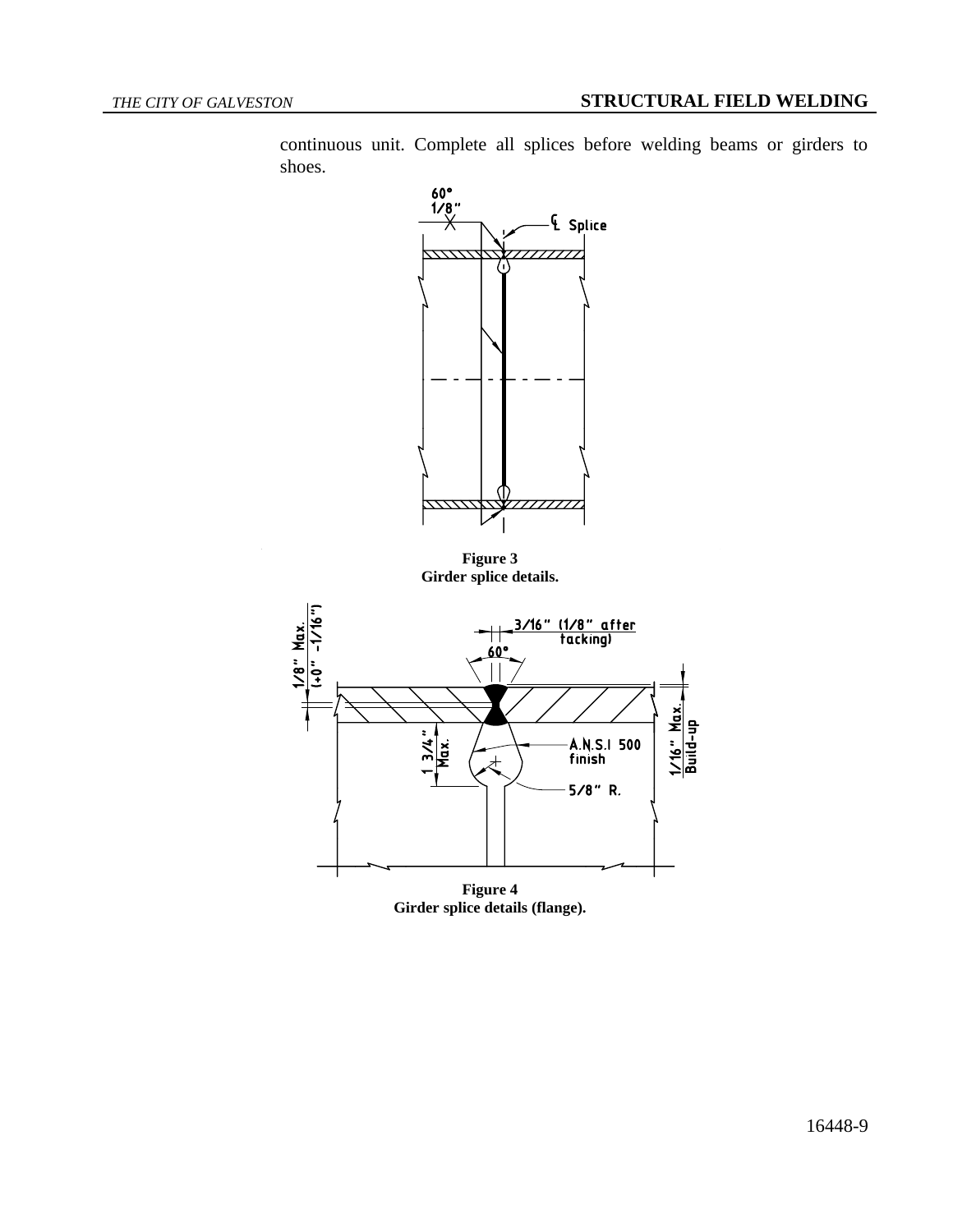

## D. Preheat

- 1. Preheat ahead of welding both groove and fillet welds (including tack welding) to the temperatures shown in Table 3. Keep preheat and interpass temperatures high enough to prevent cracks. The preheat temperatures shown in Table 3 are minimums, and higher preheats may be necessary in highly restrained welds. When the base metal is below the required temperature, preheat it so that parts being welded are not cooler than the specified temperature within 3 in. of the point of welding.
- 2. Measure preheat temperature on the side opposite to which the heat is applied at points approximately 3 in. away from the joint.
- 3. When possible, completely weld a joint before allowing it to cool below the specified temperature. Always deposit enough weld to prevent cracking before allowing a joint to cool. Do not allow preheat and interpass temperatures to exceed 400°F for thickness up to 1 1/2 in. and 450°F for greater thicknesses.

| <b>Minimum Preheat and Interpass Temperature</b><br>for Welding with Low-Hydrogen Electrodes |                    |  |  |
|----------------------------------------------------------------------------------------------|--------------------|--|--|
| <b>Thickest Part at Point of Welding</b>                                                     | <b>Temperature</b> |  |  |
| Up to $3/4$ in., inclusive                                                                   | $50^{\circ}$ F     |  |  |
| More than $3/4$ in. up to $1-1/2$ in., inclusive                                             | $70^{\circ}$ F     |  |  |
| More than $1-1/2$ in. up to $2-1/2$ in., inclusive                                           | $150^{\circ}$ F    |  |  |
| More than $2-1/2$ in.                                                                        | $225^{\circ}F$     |  |  |

**Table 3**

4. When E7010 or E8010 electrodes are used for tacking or temporary root pass, preheat the material in accordance with Table 4.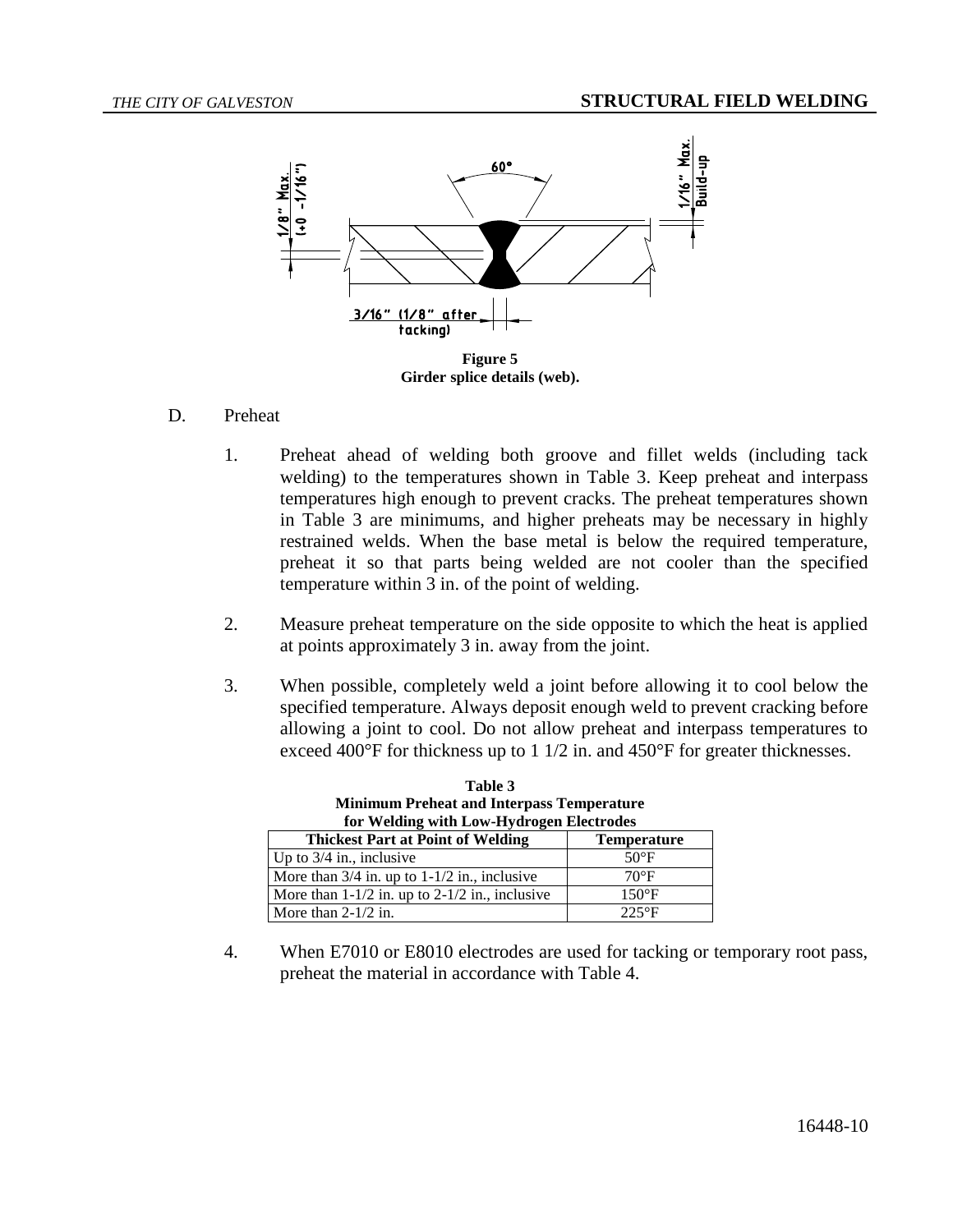| WILD E/VIV OF ESUIV EIECIFOGES           |                    |  |
|------------------------------------------|--------------------|--|
| <b>Thickest Part at Point of Welding</b> | <b>Temperature</b> |  |
| $1/2$ in. and less                       | $150^{\circ}F$     |  |
| $9/16$ in. through $3/4$ in.             | $200^{\circ}F$     |  |
| $13/16$ in. through $1-1/2$ in.          | $300^{\circ}$ F    |  |
| More than $1-1/2$ in.                    | $400^{\circ}$ F    |  |

**Table 4 Minimum Preheat Temperature for Welding with E7010 or E8010 Electrodes**

- 5. Use preheat and interpass temperatures for the thicker plate thickness when joining steels of different thickness.
- 6. When the base metal temperature is below  $32^{\circ}$ F, preheat to at least  $70^{\circ}$ F and maintain this minimum temperature during welding. If the base metal is moist, preheat it to 200°F before starting to weld.
- E. Welding Practice
	- 1. Use an approved procedure to control shrinkage and distortion. For FCAW, weld in accordance with an approved WPS. Weld as required by the Contract or erection drawings. Do not change the location or size of welds without approval. Do not make temporary welds for transportation, erection, or other purposes on main members except as shown on the plans or approved. Use a crayon, paint, or other approved method to mark each groove weld to identify the welder who performed the work.
	- 2. Use the stringer-bead technique where possible for groove welds. In vertical welding passes, progress upward using a back-step sequence.
	- 3. Begin and terminate groove welds at the ends of a joint on extension bars. Make edge preparation and thickness of extension bars the same as that of the member being welded but extending at least 2 in. beyond the joint. After the weld is completed and cooled, remove extension bars with a cutting torch or arc-air gouging, and grind the flange edges smooth. If any defects are exposed by the grinding, clean them, fill them with weld metal, and regrind them to a uniform finish. Grind so that grind marks are parallel to the flange, and avoid excess grinding of the parent metal. Clean and fuse tack welds thoroughly with the final weld. Remove defective, cracked, or broken tack welds.
	- 4. Gouge, chip, or otherwise remove the root of the initial weld to sound metal for all groove welds, except those produced with the aid of backing or those on steel piling or armor joints, before welding is started on the second side. Thoroughly clean the back side before placing the backup pass. For groove welds made with steel backing, thoroughly fuse the weld metal with the backing, and use backing that is continuous for the full length of the weld. Make a continuous length of backing by welding shorter sections together only under the following conditions: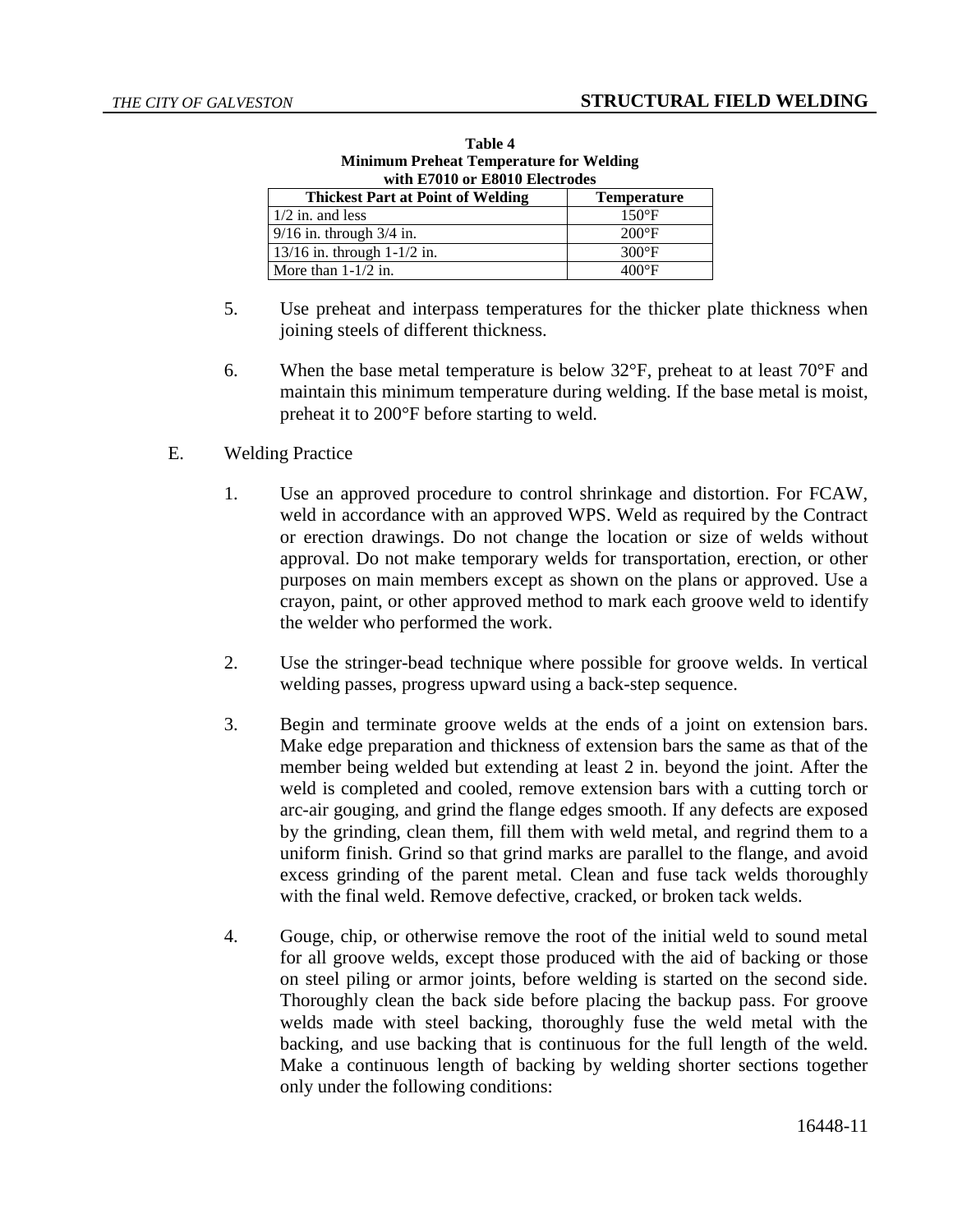- All splices in the backing are complete joint penetration (CJP) groove welds made with the same controls as similar CJP groove welds in the structure.
- The welds are radiographed and examined as described in Section 16448, Part 4, 4.03, G, "Radiographic Inspection," to ensure weld soundness.
- All welding and testing of the backing is complete before the backing is used to make the structural weld.
- a. High-Cellulose Electrodes for Root Passes
	- (1). E7010 and E8010 electrodes may be used when welding the root passes of beam and girder splices if the work is preheated in accordance with Table 4. After the root passes are backed up, completely remove the E7010 or E8010 electrode pass by arc-air gouging, and replace it using a low-hydrogen electrode.
- b. Welding Sequence
	- (1). Make beam and girder splices using the sequences shown in Figure 6. (Some members will require fewer or more passes than Figure 6 shows.) Alternate welds from flat to overhead to prevent heat buildup along bevel edge. Arrange the passes between the top and bottom flange to maintain balance and symmetry.
	- (2). For both rolled I beams and built-up girders, place passes 1, 2, and 3 in the top flange, followed by passes 4, 5, and 6 in the bottom flange (see Figure 6). Gouge out and replace passes 1 and 4, which always are placed in the overhead position. Next, place passes 7, 8, and 9 in the top flange, followed by passes 10, 11, and 12 in the bottom flange. Continue with placing passes 13–17 in the top flange, followed by passes 18–22 in the bottom flange. Continue to alternate welding between top and bottom flange with a maximum of 5 passes per flange until the flange splices are complete. Tack weld web after aligning girder webs with short tacks as required to obtain proper alignment. Place pass 23 and pass 24 on the web. Gouge out and replace pass 23. Finish web splice with pass 25.
	- (3). For each layer, each bead, and the crater area, remove all slag and clean the weld and adjacent base metal before welding over previously deposited metal. Avoid arc strikes, and if they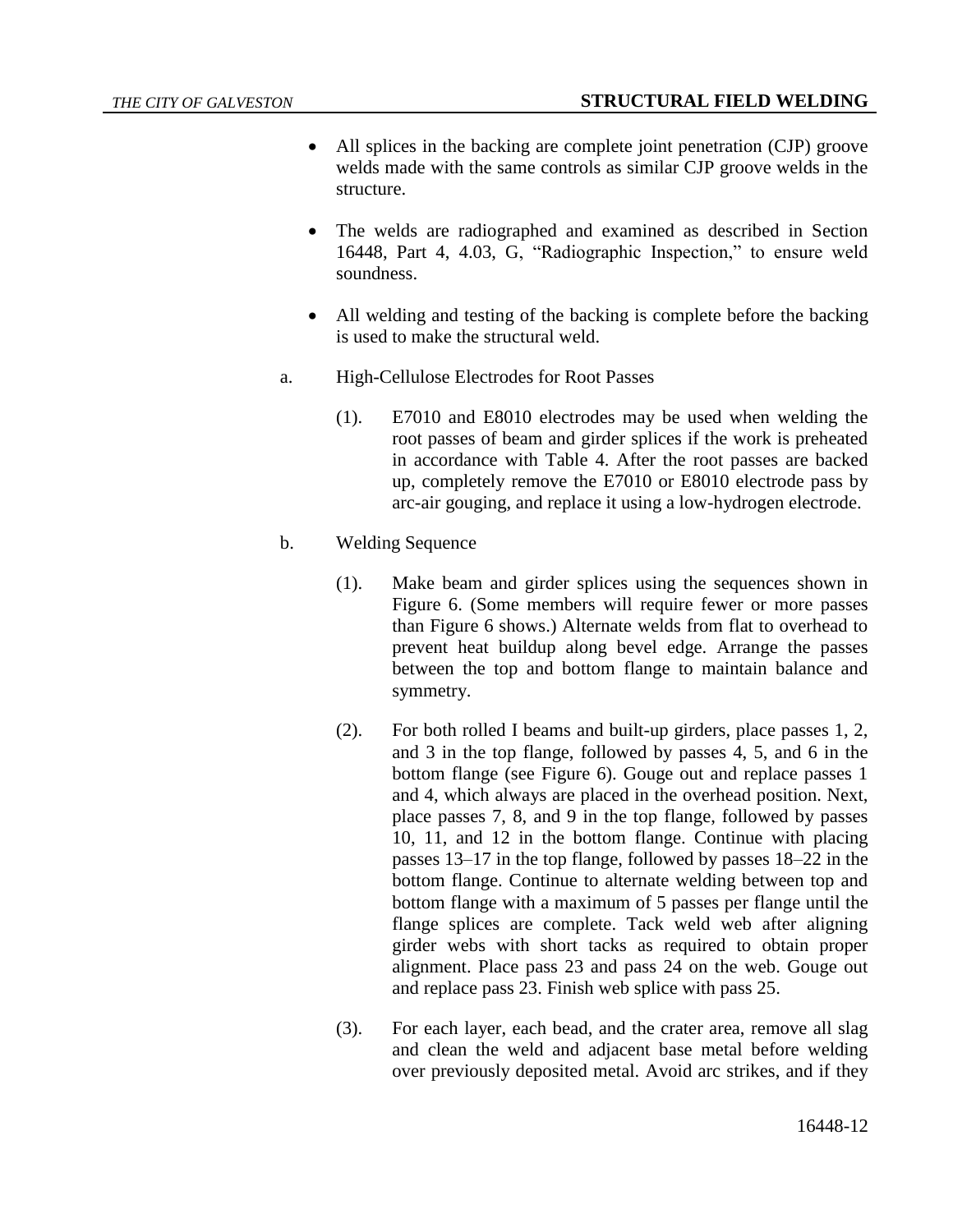

occur, grind resulting cracks and blemishes out to a smooth contour and check them visually to ensure soundness.

**Figure 6 Welding sequence for splices for material up to 50,000-psi yield strength.**

- (4). Deviation from the above sequence of weld passes requires approval. Obtain approval from the Bridge Division for welding procedures and sequences for special connections.
- c. Electrode Size and Weld Layer Thickness
	- (1). SMAW
		- (a). Electrode Size
			- 1) Use electrodes with the following maximum size:
				- a) 1/4 in. for all welds made in the flat position except root passes,
				- b) 1/4 in. for horizontal fillet welds,
				- c) 1/4 in. for root passes of fillet welds made in the flat position and of groove welds made in the flat position with backing and with a root opening of 1/4 in. or more,
				- d) 5/32 in. for welds made with low hydrogen electrodes in the vertical and overhead positions, and
				- e) 3/16 in. for all other welds.
		- (b). Weld Size and Layer Thickness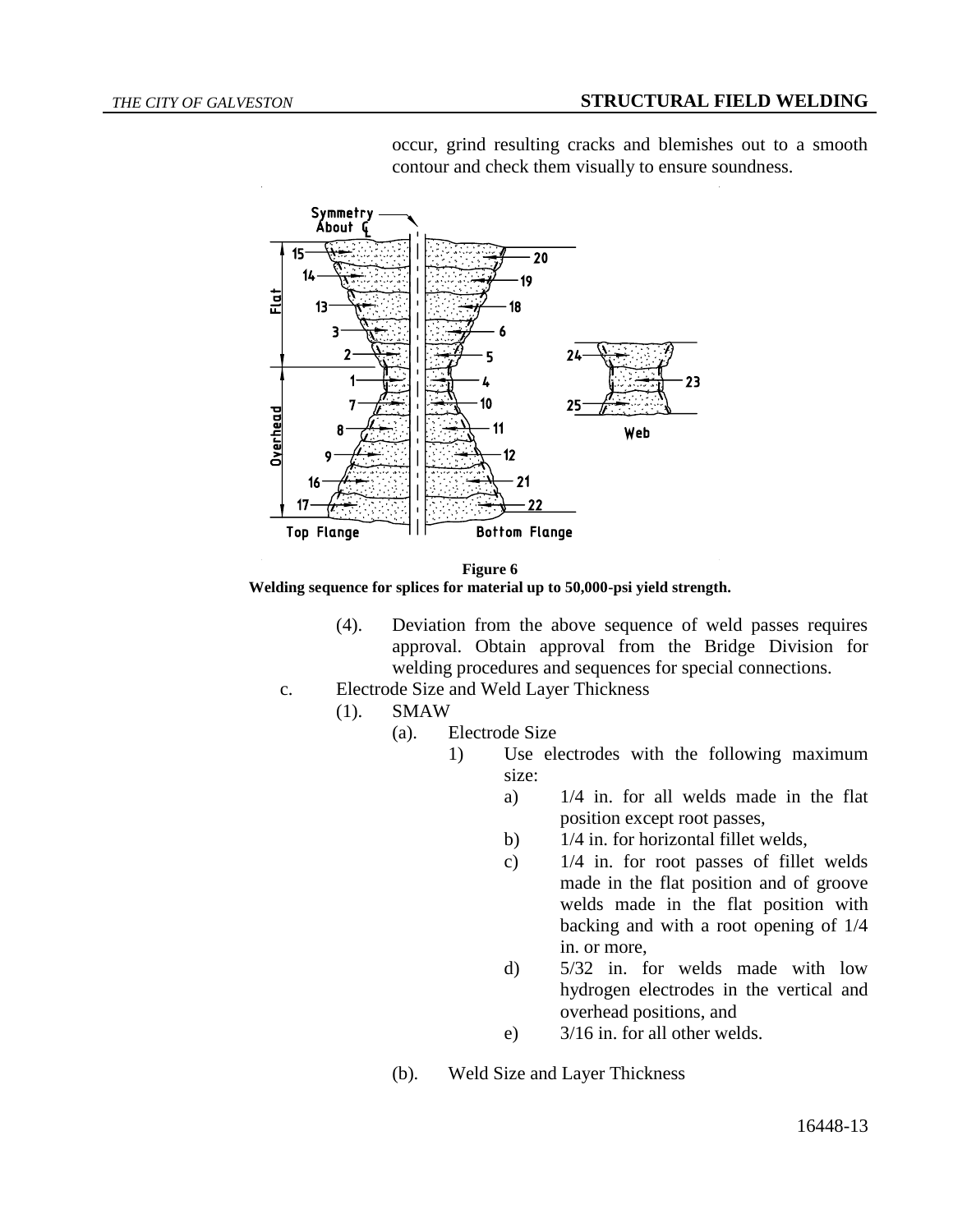## *THE CITY OF GALVESTON* **STRUCTURAL FIELD WELDING**

- 1) Make the root pass large enough to prevent cracking. Make layers subsequent to the root pass in fillet welds and all layers in groove welds of the following maximum thickness:
	- a) 1/4 in. for root passes of groove welds;
	- b) 1/8 in. for subsequent layers of welds made in the flat position; and
	- c) 3/16 in. for subsequent layers of welds made in the vertical, overhead, and horizontal positions.
- 2) Make fillet welds passes no larger than:
	- a) 3/8 in. in the flat position,
	- b) 5/16 in. in the horizontal or overhead positions, and
	- c)  $1/2$  in. in the vertical position.
- (2). FCAW
	- (a). Electrode Size
		- 1) Use electrodes with the following maximum size:
			- a) 5/32 in. for the flat and horizontal positions,
			- b) 3/32 in. for the vertical position, and
			- c) 5/64 in. for the overhead position.
	- (b). Weld Size and Layer Thickness
		- 1) Make weld layers, except root and surface layers, no thicker than 1/4 in. When the root opening of a groove weld is 1/2 in. or wider, use a multiple-pass split-layer technique. Use the split-layer technique to make all multiple-pass welds when the width of the layer exceeds 5/8 in.
		- 2) Ensure that each pass has complete fusion with adjacent base metal and weld metal and that there is no overlap, excessive porosity, or undercutting.
		- 3) Do not use FCAW with external gas shielding in a draft or wind. Furnish an approved shelter of material and shape to reduce wind velocity near the welding to a maximum of 5 MPH.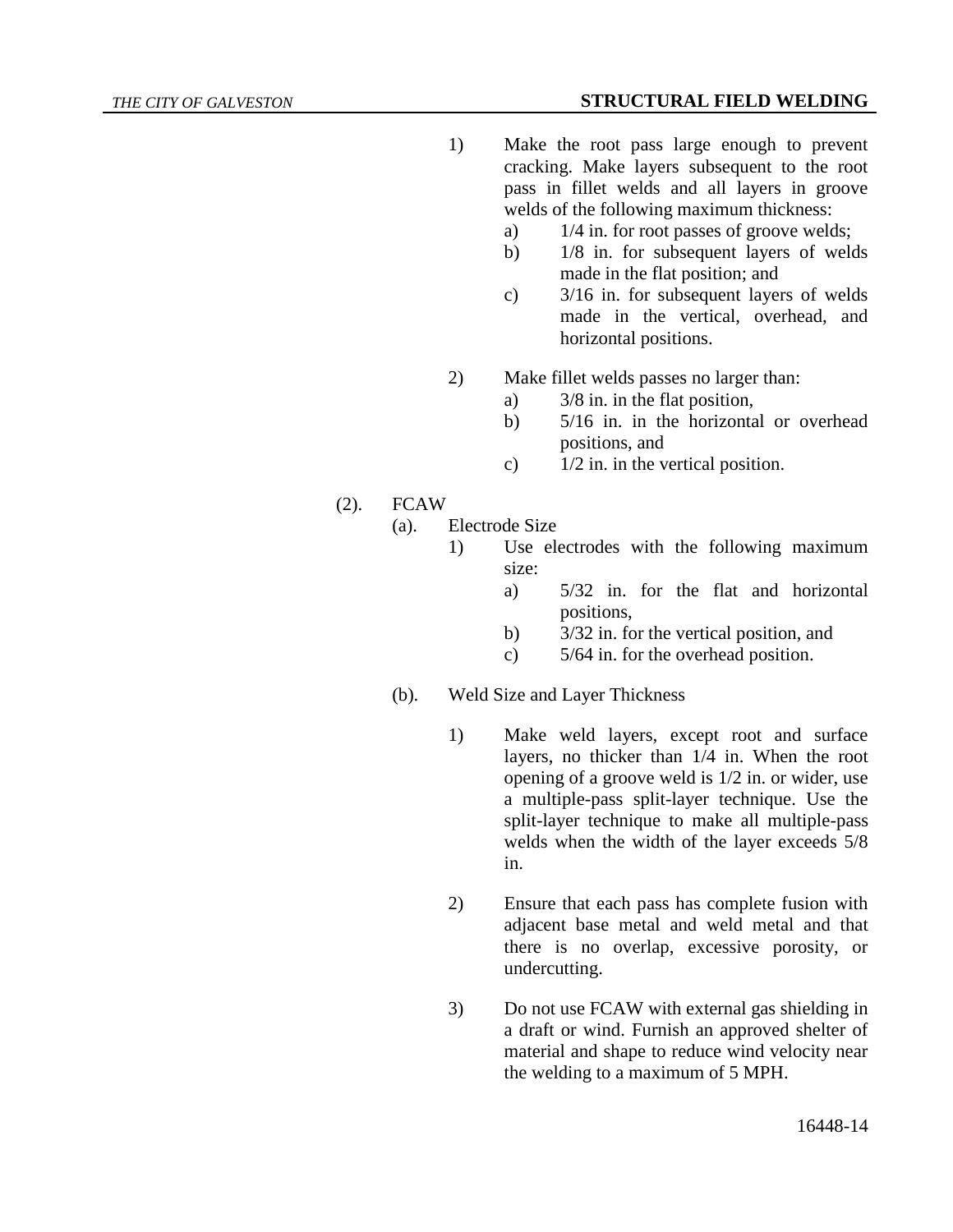- 4) Make fillet weld passes no larger than:
	- a)  $1/2$  in. in the flat position,
	- b) 3/8 in. in the horizontal or overhead positions, and
	- c) 5/16 in. in the vertical position.

- F. Weld Quality
	- 1. Provide welds that are sound throughout with no cracks in the weld metal or weld pass. Completely fuse the weld metal and the base metal and each subsequent pass. Keep welds free from overlap, and keep the base metal free from undercut more than 1/100 in. deep when the direction of undercut is transverse to the primary stress in the part that is undercut. Fill all craters to the full cross section of the welds.
- G. Radiographic Inspection
	- 1. Conduct radiographic testing (RT) as required in the field at the expense of the Contractor by an agency or individual registered and licensed to perform industrial radiography. Follow all applicable rules and regulations for radiographic operations. Testing includes furnishing all materials, equipment, tools, labor, and incidentals necessary to perform the required testing. The Owner's Representative may require further tests and may perform additional testing, including other methods of inspection.
	- 2. Perform RT in accordance with AASHTO/AWS D1.5. The Owner's Representative will examine and interpret the resulting radiographs in accordance with AASHTO/AWS D1.5. All radiographs become the property of the Owner's Representative and remain with the Owner's Representative.
	- 3. For field welds of splices in beams or girders, radiographically inspect the full flange width of all flange splices and the top and bottom 1/6 of the web at each splice. Radiographically retest repaired welds. Make necessary repairs before any further work is done. Additional RT required because of unacceptable welding or poor radiograph quality is at the Contractor's expense. RT of particular welds required by the plans is in addition to the RT required by this Section.
- H. Corrections
	- 1. When welding is unsatisfactory or indicates inferior workmanship, the Owner's Representative will require corrective measures and approve the subsequent corrections.
	- 2. Use oxygen gouging or arc-air gouging when required to remove part of the weld or base metal. Do not use oxygen gouging on weathering steel.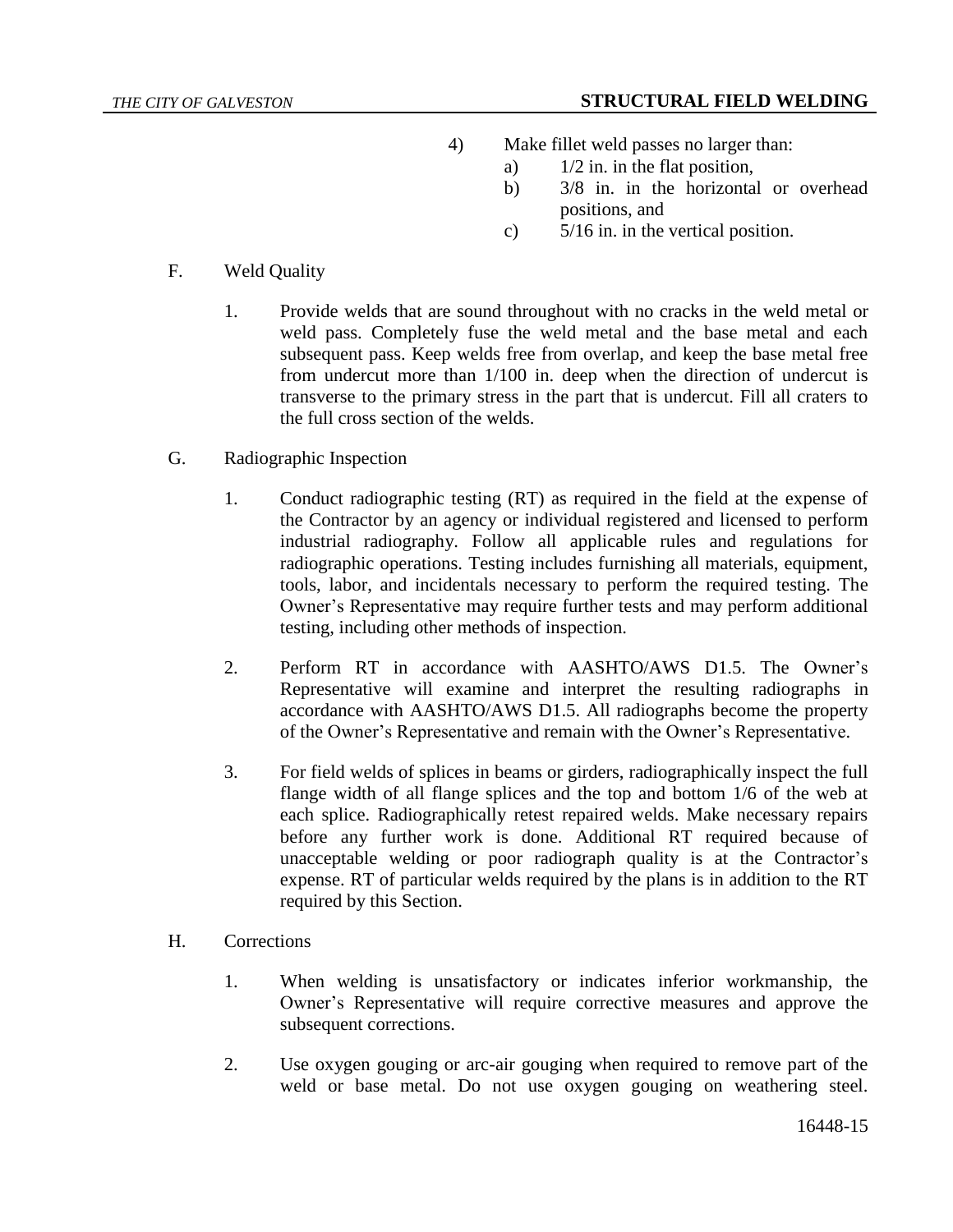Backgouge splices in beams and girders or cut out defective welds using arcair gouging by a welder qualified to make beam and girder splices.

- 3. Where corrections require depositing additional weld metal, slope the sides of the area to be welded enough to permit depositing new metal.
- 4. Where corrections require depositing additional weld metal, use a smaller electrode than that used for the original weld. Clean surfaces thoroughly before rewelding.
- 5. Remove cracked welds completely and repair. If crack length is less than half the length of the weld, remove the weld metal for the length of the crack plus 2 in. beyond each end of the crack, and repair.
- 6. Where work performed after making a deficient weld has made the weld inaccessible or has caused new conditions making the correction of the deficiency dangerous or ineffectual, restore the original conditions by removing welds, members, or both before making the necessary corrections; otherwise, compensate for the deficiency by performing additional work according to a revised and approved design.
- 7. Cut apart and reweld improperly fitted or misaligned parts.
- 8. Straighten members distorted by the heat of welding using mechanical means or the carefully supervised application of a limited amount of localized heat. Do not let heated areas exceed 1,200°F as measured by temperature-indicating crayons or other approved methods for steel up to 65,000 psi yield strength. Do not let heated areas exceed 1,100°F for higher-strength steels. Keep parts to be heat-straightened substantially free of stress from external forces except when mechanical means are used with the application of heat. Before straightening, submit a straightening procedure to the Owner's Representative for approval.
- 9. Correct defective or unsound welds either by removing and replacing the entire weld or as follows.
	- a. Excessive Convexity
		- (1). Reduce to size by grinding off the excess weld metal, leaving a smooth profile.
	- b. Shrinkage Cracks, Cracks in Base Metal, Craters, and Excessive **Porosity** 
		- (1). Remove defective portions of base and weld metal down to sound metal, and replace with additional sound weld metal.
	- c. Undercut, Undersize, and Excessive Concavity
		- (1). Clean and deposit additional weld metal.
	- d. Overlap and Incomplete Fusion
		- (1). Remove and replace the defective portion of weld.
	- e. Slag Inclusions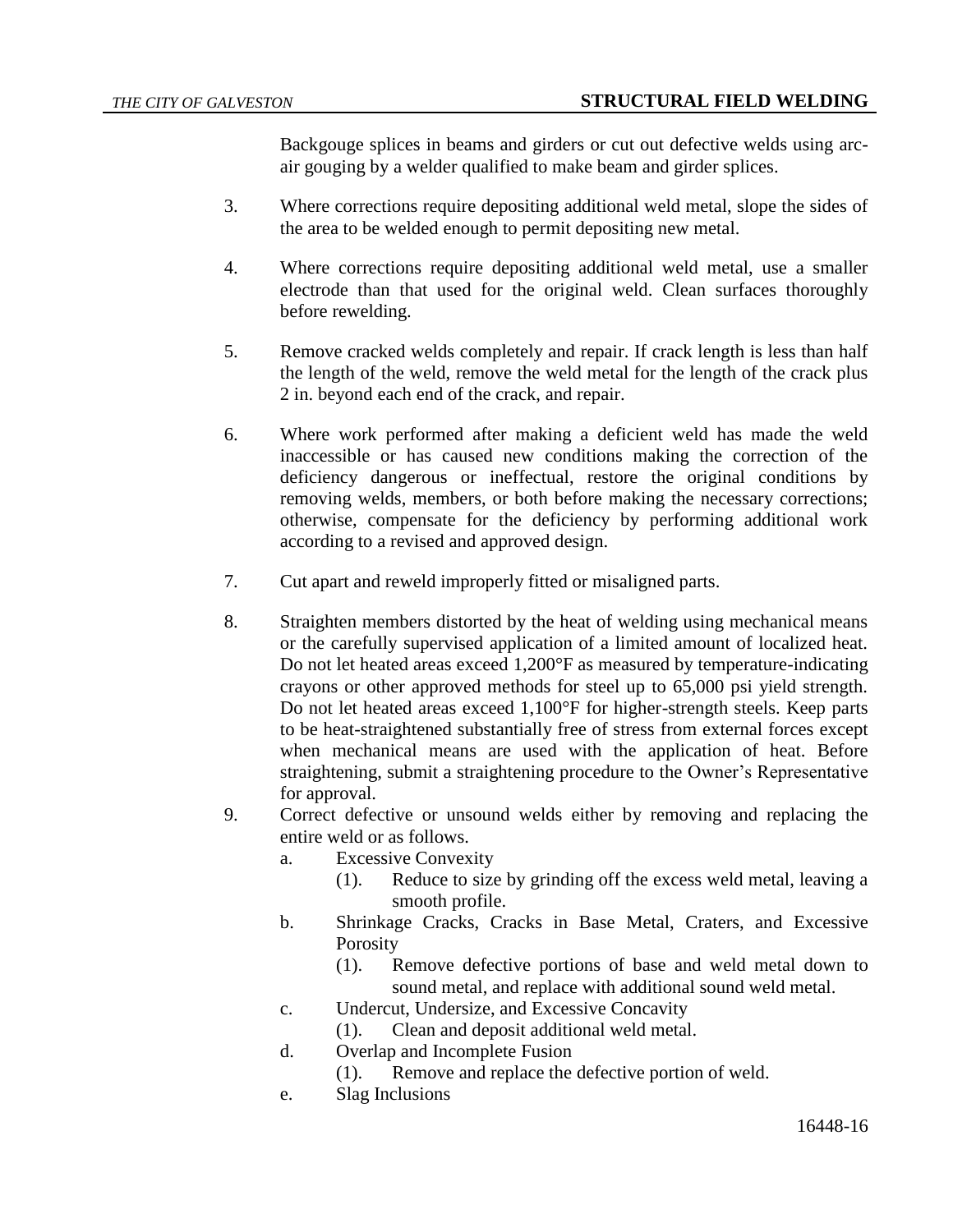- (1). Remove the parts of the weld containing slag, and replace them with sound weld metal.
- f. Removal of Base Metal during Welding
	- (1). Clean and form full size by depositing additional weld metal using stringer beads.

# 4.04 WELDING REINFORCING STEEL

- A. Splice reinforcing steel by welding only at locations shown on the plans.
	- 1. Base Metal
		- a. Provide weldable reinforcing steel in conformance with Section 16440, "Reinforcing Steel."
	- 2. Preheat and Interpass Temperature
		- a. Minimum preheat and interpass temperatures are shown in Table 5. When reinforcing steel is below the listed temperature for the size and carbon equivalency range of the bar being welded, preheat it so that the cross section of the bar is above the minimum temperature for at least 6 in. on each side of the joint. After welding is complete, allow bars to cool naturally to ambient temperature. Do not accelerate cooling.

| <u>Minimum Preneat and Interpass Temperature for Rennorcing Steel</u> |                                           |                           |  |
|-----------------------------------------------------------------------|-------------------------------------------|---------------------------|--|
| <b>Carbon Equivalent</b><br>Range $(\% )$                             | <b>Size of Reinforcing</b><br>$Bar$ (no.) | Temperature $(^{\circ}F)$ |  |
| Up to and including $0.40$                                            | Up to 11 inclusive                        | None                      |  |
|                                                                       | 14 and 18                                 | 50                        |  |
| $0.41$ through $0.45$                                                 | Up to 11 inclusive                        | None                      |  |
| inclusive                                                             | 14 and 18                                 | 100                       |  |
|                                                                       | Up to 6 inclusive                         | None                      |  |
| $0.46$ through $0.55$<br>inclusive                                    | 7 to 11 inclusive                         | 50                        |  |
|                                                                       | 14 and 18                                 | <b>200</b>                |  |
| Unknown                                                               | Up to 18 inclusive                        | 500                       |  |

| Table 5                                                                |
|------------------------------------------------------------------------|
| <b>Minimum Preheat and Interpass Temperature for Reinforcing Steel</b> |

- b. For widening projects, base the preheat and interpass temperatures on the existing reinforcing steel and the requirements of Table 5.
- 3. Joint Types
	- a. Use butt splices for all No. 7 and larger bars. Use lap splices for No. 6 and smaller bars.
	- b. Make groove welds in lap splices at least 4 in. long, and weld them on each side of the lap joint as shown in Figure 7. For No. 5 and smaller bars, weld from one side of the lap when it is impractical to weld from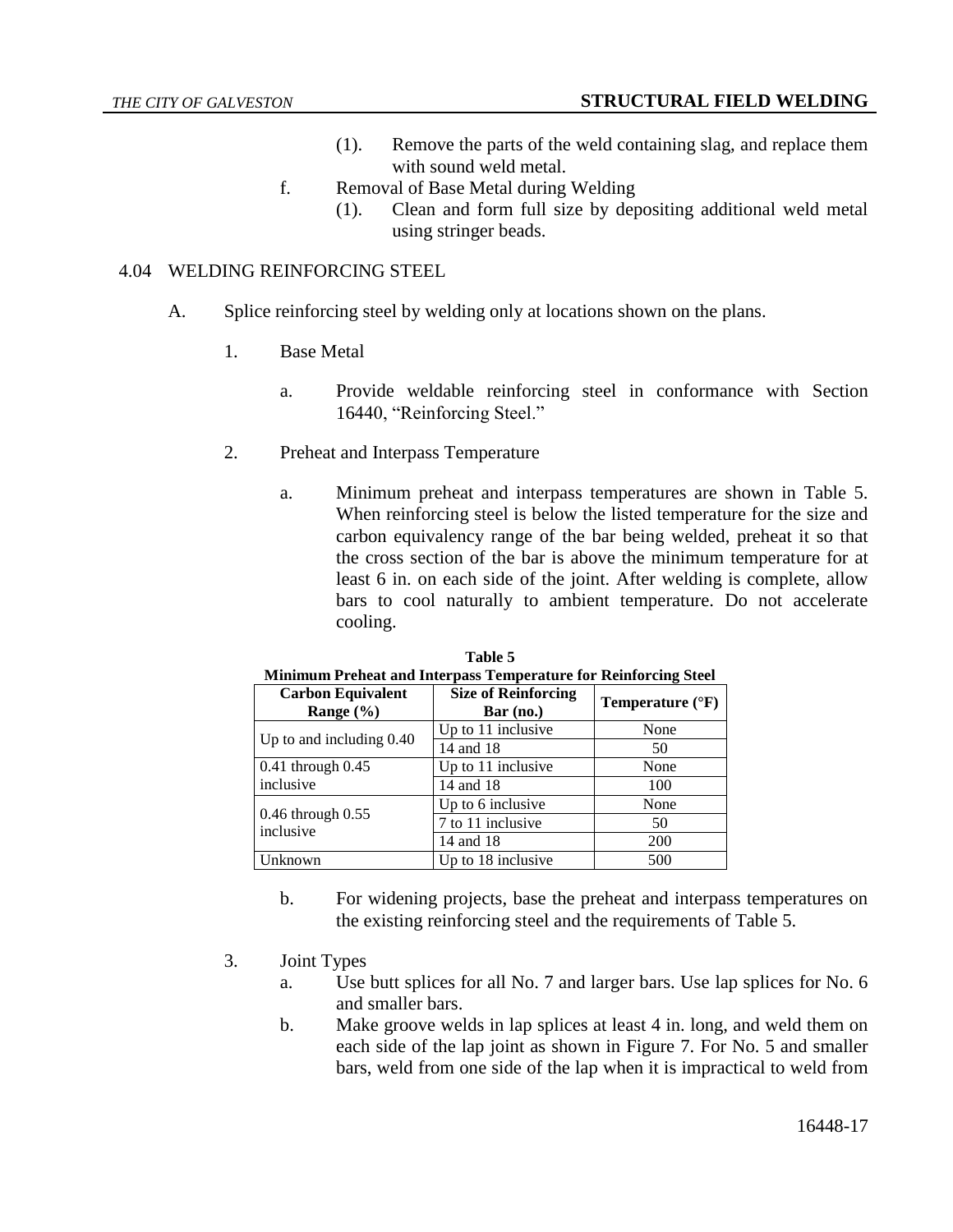both sides of the joint if approved by the Owner's Representative, but in this case make the weld at least 6 in. long.

c. Where possible, make all butt splices in the flat position. Make all welds for butt splices, except horizontal welds on vertical bars, as shown in Figures 8 and 9. The back-up strip is required when access to the splice is from the top only. When bars can be rotated or access to the splice is available from two sides, the double bevel splice may be used, and this type weld requires gouging out the root pass similar to a flange splice on structural steel. The root pass may be made using E7010 or E8010 electrodes for all double beveled splices. If using E7010 or E8010 electrodes, preheat the steel to 400°F and then completely remove the root pass before welding the opposite side. Make horizontal splices on vertical bars as shown in Figure 10. Provide alignment strips as shown in Figures 9 and 10 to hold bars during welding operation. Trim alignment strips after welding is complete.



**Figure 7 Direct lap joint with bars in contact.**



**Figure 8 Single bevel V-groove weld in horizontal position.**